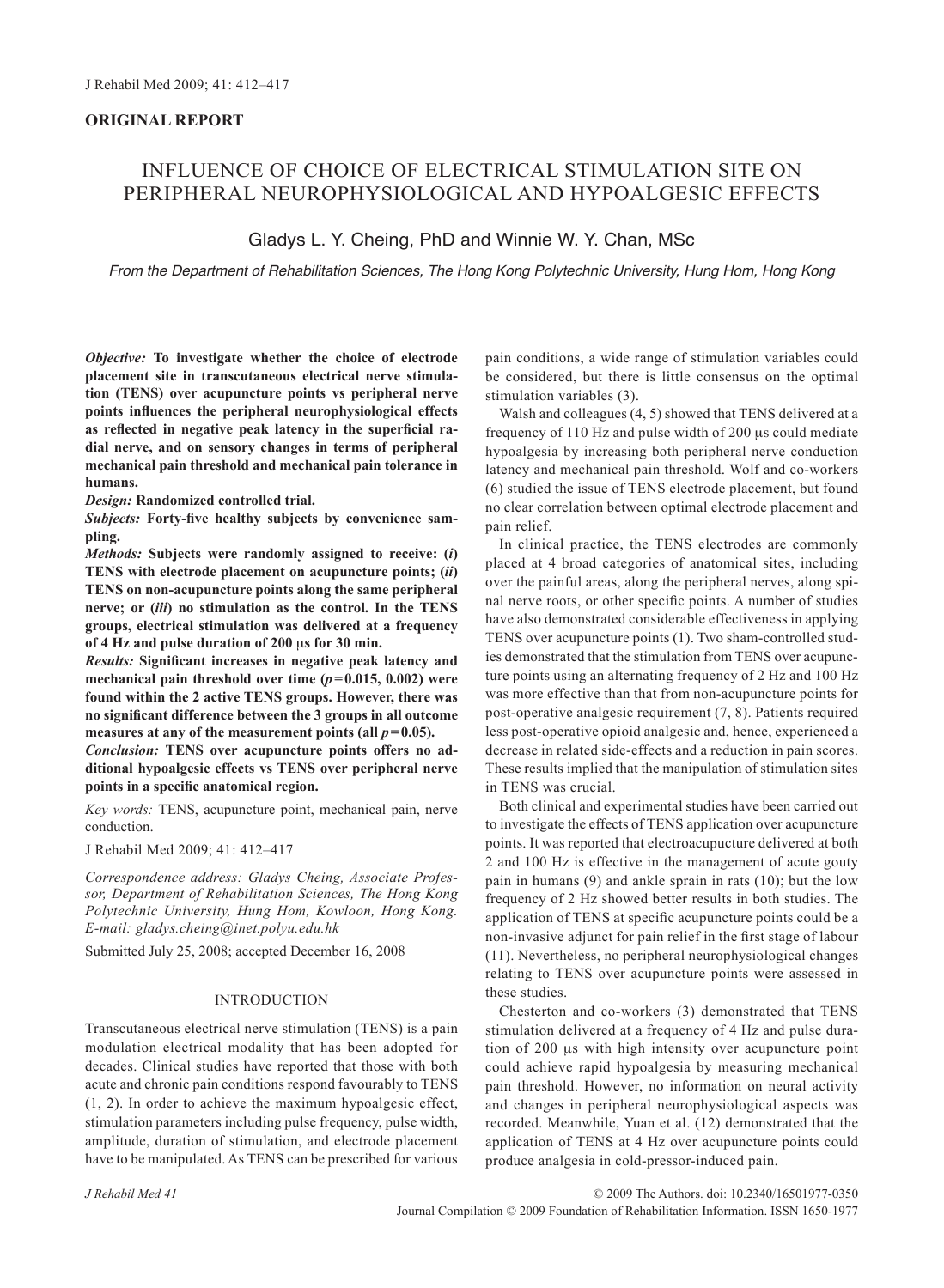Even though some studies favoured electrical stimulation over acupuncture points in pain modulation (3, 7), no previous study has compared the effectiveness of TENS over acupuncture points vs non-acupuncture points on peripheral neurophysiological and sensory changes. Therefore, the present study aimed to investigate whether the choice of electrode placement sites of TENS would influence subsequent peripheral neurophysiological and sensory changes in young healthy subjects. Outcome measures included the change in negative peak latency (NPL) recorded from superficial radial nerves (SRN) sensory nerve action potential (SNAP), and the changes in mechanical pain threshold (MPT), and mechanical pain tolerance (MPTol). These responses could provide some information on the peripheral neurophysiological changes for TENS with different electrode placement, which may increase treatment efficacy in managing clinical pain conditions.

### **METHODS**

### *Subjects*

Forty-five young healthy volunteers (21 men, 24 women; mean age 28.4 years; age range 18–48 years) who were free from any pain conditions were recruited by convenience sampling. Subjects were excluded if they were pregnant, receiving pain medication, had experienced altered skin sensations, had neuromuscular or cardiac disorders, or a history of diseases such as peripheral neuropathy, epilepsy, diabetes mellitus, and trauma or surgery to the right hand. Ethical approval was obtained from a local ethics committee and written consent was obtained from each subject. The subjects were allocated randomly to one of the 3 groups, including 2 active TENS groups and one control group (Fig. 1) and they were blinded from the group allocation.

During the experiment, the room temperature was controlled. The subjects remained seated comfortably with their right forearm placed in a pronated position on a table. The skin over the right forearm and hand was prepared with alcohol prep and abrasive tape (3M Red Dot Trace Prep, Ontario, Canada) to remove surface lipids and to enhance electrical conductivity (4). Then, the electrodes for TENS stimulation and for the recording of the SNAPs of the SRN were attached.

#### *TENS procedures*

A TENS unit (120, ITO Company Ltd, Tokyo, Japan) was used for stimulation. In the 2 TENS groups, an asymmetrical biphasic rectangular pulse was delivered at a pulse frequency of 4 Hz and a pulse duration of 200 μs, and the intensity was described as strong but comfortable by subjects, with muscle contraction in wrist extension observed. Intensity was adjusted periodically to maintain a similar sensory stimulation level throughout the stimulation period. The total stimulation time lasted for 30 min delivered in 2 blocks of 15 min, with another 30 min as the post-stimulation monitoring period. For the control group, all of the parameters remained the same except that there was no active TENS stimulation (Table I). All subjects were told that they might or might not experience anything during the intervention period.

For the group receiving TENS on acupuncture points (TENS, group), silicone rubber electrodes ( $3.5 \times 5$  cm) with hydrogel pads were placed over acupuncture point LI 11 (Quchi) of the right elbow. This point was first located by palpating at the end of the transverse cubital crease when the elbow was flexed at 90° (13). The exact location of the point was then confirmed by using a 972A digital multimeter (Hewlett-Packard Company, CA, USA) where the skin resistance was lower than the surrounding skin area (14–15). The cathode was placed directly on this point, with the anode 1 cm distal of it. For the group receiving TENS on non-acupuncture points (TENS $_{NA}$  group), electrodes with the same sizes were placed over non-acupuncture point on the lateral border of the right forearm in the distribution of SRN within C6 dermatome (16). The electrodes were placed 1 cm apart with the cathode located at the proximal end. Extra attention was made to avoid any overlapping of electrodes placements of  $TENS_{NA}$  group in the nearby acupuncture points. In the control group, electrodes were placed over the right forearm of the subjects, as did the TENS, group.

#### *Recording of sensory nerve action potentials and superficial radial nerves*

SNAPs in the SRN of the right forearm were captured for analysis. Two disk electrodes were used for recording. The active recording electrode was placed over the main portion of the nerve as it crosses the tendon of the extensor pollicis longus, medial to the anatomical snuff box. The reference recording electrode was placed at 3 cm distal over the belly of the first dorsal interosseous muscle. A stimulation electrode, consisted of 2 disc electrodes embedded in plastic with a constant inter-electrode distance of 2.3 cm, was used to identify the course of the SRN and was afterwards attached to the forearm. The cathode was placed 10 cm proximal to the active recording electrode. The ground electrode was strapped around the subject's right wrist. Fig. 2 illustrated the experimental set-up for this procedure. This positioning of electrodes allows anti-dromic stimulation, which is clinically easier to use (17). It can produce high-amplitude responses more consistently than orthodromic stimulation, and can minimize the possibility of median nerve sensory potential contamination (4, 5). All of the electrodes were connected to the Neuropack Σ evoked potential measuring system (Nihon Kohden Corporation, Tokyo, Japan). Stimulation consisting of 100 μs pulses was delivered at the supramaximal level, which was the intensity with the maximal response amplitude. The stimulus comprised 16 pulses delivered at 1 Hz, with the responses averaged and stored.



*Fig. 1.* Consort flow diagram. TENS group: transcutaneous electrical nerve stimulation on acupuncture points;  $TENS_{NA}$  group: TENS on non-acupuncture points.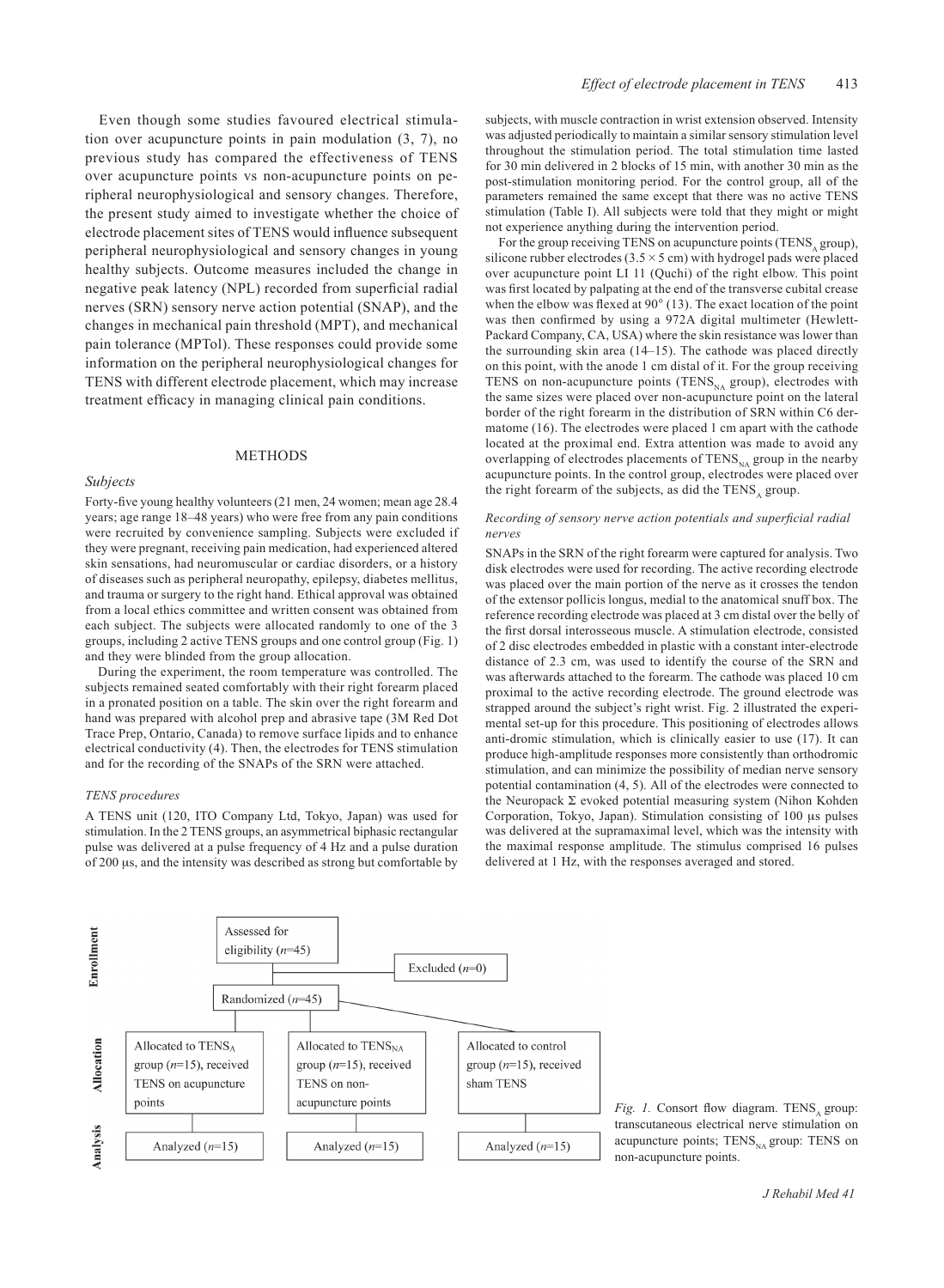Table I. *Experimental groups*

| Group                         | Electrode placement             | Parameters     |
|-------------------------------|---------------------------------|----------------|
| TENS <sub>s</sub> , $(n=15)$  | Acupuncture point LI 11 (Quchi) |                |
|                               | of right arm                    | 4 Hz, 200 us   |
| TENS <sub>NA</sub> , $(n=15)$ | Non-acupuncture point along the |                |
|                               | right superficial radial nerve  | 4 Hz, 200 us   |
| Control, $(n=15)$             | Lateral right forearm           | No stimulation |

TENS, group: transcutaneous electrical nerve stimulation on

acupuncture points;  $TENS_{NA}$  group: TENS on non-acupuncture points.

The subjects were allowed to rest and acclimatize to room temperature for approximately 10 min before the first recording. A C9001 thermometer probe (Comark, Sheffield, UK) was positioned on the dorsal aspect of the right forearm midway between the ground electrode and stimulation electrode to record skin temperature (Fig. 2). SNAP recordings were taken within 1-min intervals, and 3 consistent measurements were obtained, with no more than  $\pm 0.02$  ms variation in NPLs. NPLs were taken at the point of maximum negative peak amplitude from the stimulus artefact. The recording of action potentials in the SRN was performed at 10 and 0 min before TENS, 15 and 30 min in the stimulation, and a post-stimulation recording was then made at 45 and 60 min. The recordings at time 10 and 0 min before TENS were averaged, and this value was regarded as the baseline of time zero. All of the recordings were stored for subsequent analyses.

#### *Recording of mechanical pain threshold and mechanical pain tolerance*

A pressure algometer (Pain Diagnostics & Treatment Inc, Italy) was used to measure MPT and MPTol. The measurement point was standardized at 3.5 cm distal from the proximal edge of the anatomical snuffbox over the first dorsal web space (Fig. 2), which was an area innervated by the SRN (3–5). Once the initial contact was made, manual force was applied perpendicularly onto the skin through the circular probe head (1 cm2 surface) of the algometer. The force was increased at a steady rate until the MPT and MPTol was registered. MPT was determined by the subject's verbal report when a pain sensation was elicited. After MPT was reached, manual pressure was continued to apply through the algometer until the intolerable pain sensation was reported by the subject, and it was recorded as the MPTol. Two trials were taken at various time



*Fig. 2.* Experimental set-up: the electrode of transcutaneous electrical nerve stimulation of acupuncture points  $(TENS_A)$  group was placed over acupuncture point LI11 (Quchi), and the electrode of TENS on nonacupuncture points (TENS $_{NA}$ ) group was placed over the radial side of the right forearm in the distribution of superficial radial nerve and excluding the nearby acupuncture points. MPT: mechanical pain threshold; MPTol: mechanical pain tolerance.

*J Rehabil Med 41*

intervals including 10 min before TENS stimulation, and at 0, 15, 30, 45 and 60 min. The recordings at time 10 and 0 min before TENS were averaged, and this value was considered as the baseline of time zero. All of the subjects were given a demonstration of measurements on the left hand prior to the actual recording.

#### *Data analysis*

Baseline measurements of NPL, MPT and MPTol obtained in various groups were compared using a one-way analysis of variance (ANOVA) to test for any group differences. All measurements obtained at various time intervals in groups were analysed by repeated measures ANOVA; and followed by *post hoc* tests whenever appropriate to assess the differences over time and between groups. On the contrary, any outcome measure that showed a significant difference in the baseline measurement would be treated as a covariate, and the readings would be analysed by repeated measures analysis of covariance (ANCOVA). Statistical significance was set at 0.05. All of the data were analysed using the Statistical Package for Social Sciences (SPSS, version 16.0, Chicago, USA) for Windows.

### RESULTS

Room temperature was well controlled at approximately 25°C throughout the experiments, and the skin temperature of the subjects was maintained at approximately 30°C (standard deviation (SD) 1). There was no significant difference found between the 3 groups  $(p=0.486)$ , or within the groups over time  $(p=0.131)$ . Thus it was supposed that the skin temperature was relatively stable during the experimental period and should not influence the results of the NPL measurement.

#### *Negative peak latency*

Fig. 3 shows the means (SD) of NPLs over time for all groups. An increase in NPL occurred in the  $TENS_{NA}$  group. The NPL increased slowly from the baseline of 2.20 ms (SD 0.24) and reached a maximum of 2.29 ms (SD 0.32) by the end of the experiment. This corresponded to a slower nerve conduction



*Fig. 3.* Mean negative peak latency for all groups over time. Errors bars correspond to  $+1$  standard deviation. TENS group: transcutaneous electrical nerve stimulation on acupuncture points;  $TENS_{N_A}$  group:  $TENS$ on non-acupuncture points.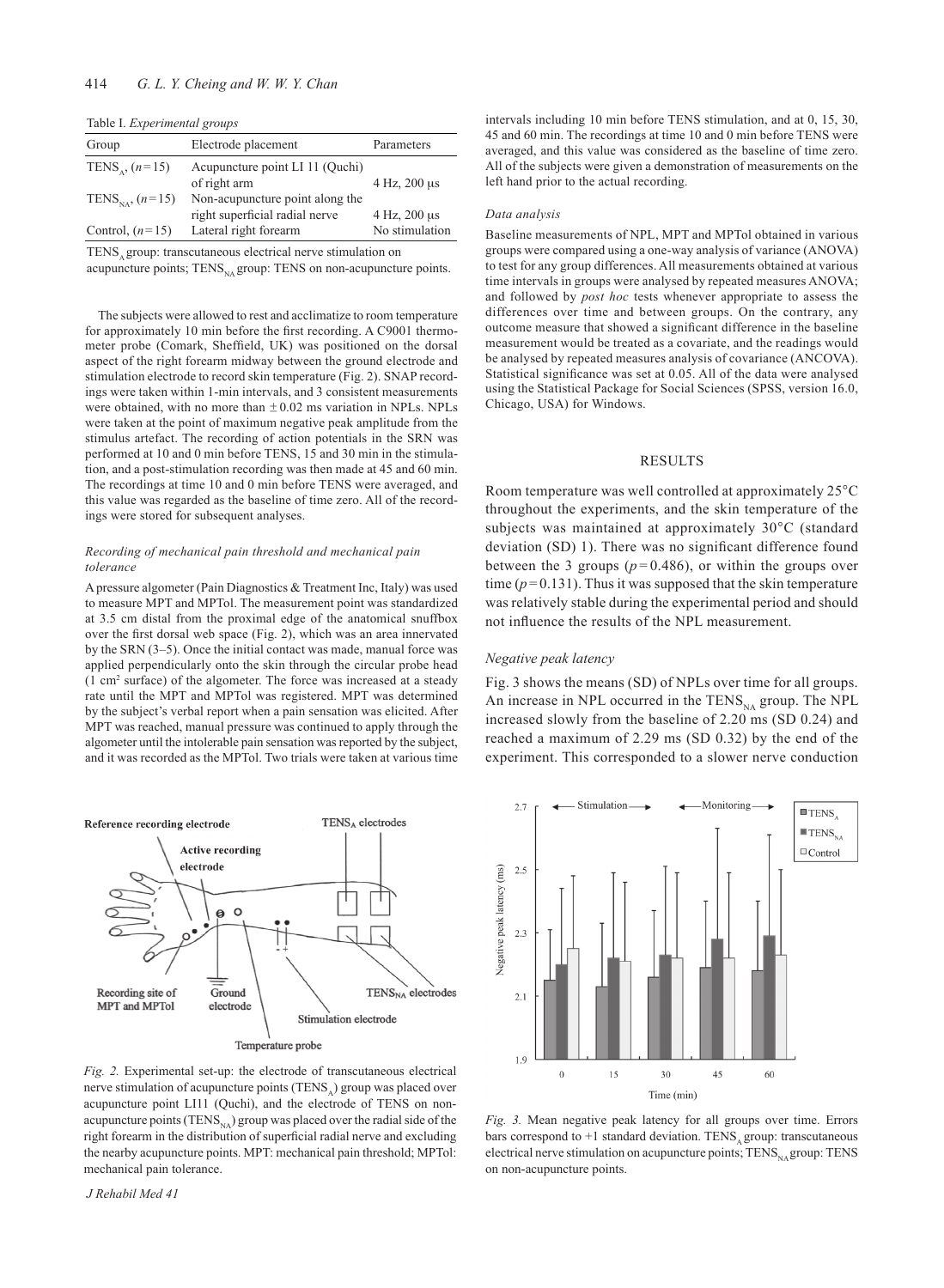velocity. In the TENS, group, a decrease was first seen in NPL after 15 min of TENS application, but a gradual increase to a maximum of 2.19 ms (SD 0.21) at the 45-min point was then observed, followed by a slight decrease. There was an overall increase in NPL of 1.4% in this group, although the change was smaller than in the  $TENS_{NA}$  group. The NPL values of both the TENS<sub>A</sub> and TENS<sub>NA</sub> groups showed a tendency to increase. While the NPL in the control group decreased from 2.25 ms (SD 0.23) to 2.21 ms (SD 0.25) at the 15-min point, there were little changes for the rest of the experimental period. A decrease in NPLs below the baseline indicated an increase in nerve conduction velocity. There was no interaction of "group" and "time"  $(p=0.148)$ . A significant difference over time was found within the 2 TENS groups  $(p=0.015)$ , indicating an increase in NPLs during and after TENS stimulation. However, there was no significant difference among all the groups  $(p=0.638)$ .

### *Mechanical pain threshold*

Mean MPTs (SD) at each time-point for each experimental group are presented in Fig. 4. MPT values above the baseline indicate a hypoalgesic effect, and those below baseline indicate hyperalgesia. There was a rapid increase in MPT values after 15 min of TENS stimulation. All of the MPT values were maintained well above the baseline values at each time-point of measurement. In the TENS<sub>A</sub> group, the MPT increased from the baseline of  $3.82 \text{ kg/cm}^2 \text{ (SD 1.14)}$  to  $3.96 \text{ kg/cm}^2 \text{ (SD 1.38)}$ by the end of the 30-minute post-stimulation period. In the TENS<sub>NA</sub> group, there was an increment of 0.41 kg/cm<sup>2</sup> from the baseline values to the end of the 30-min post-stimulation. In the control group, an increase was also observed in the MPT. There was no interaction between "time" and "group" ( $p = 0.628$ ). A significant hypoalgesic effect was observed in the groups over time  $(p=0.002)$ . However, there was no significant difference between the groups  $(p=0.711)$ .



*Fig. 4.* Mean mechanical pain threshold for all groups over time. Errors bars correspond to  $+1$  standard deviation. TENS agroup: transcutaneous electrical nerve stimulation on acupuncture points;  $TENS_{NA}$  group:  $TENS$ on non-acupuncture points.

## *Mechanical pain tolerance*

Fig. 5 presents the summary of MPTol means (SD) over time for the groups. In the TENS<sub>A</sub> group, the MPTol values increased from baseline to a maximum value of  $7.69 \text{ kg/cm}^2 \text{(SD 1.50)}$ after 15 min of TENS stimulation; it then dropped gradually for the rest of the period. The MPTols in the  $TENS_{NA}$  group had lower values than the other groups; the reading decreased from 6.45 kg/cm<sup>2</sup>(SD 2.33) to 6.31 kg/cm<sup>2</sup> (SD 2.24) in 60 min. In contrast, the readings of the control group seemed to fluctuate over time. It decreased for 15 min after stimulation, then increased to the peak value of  $7.44 \text{ kg/cm}^2$  (SD 1.96) at the 30-min point and dropped below the baseline afterwards. All groups demonstrated a distinct pattern of MPTol values over time and there was no interaction between "time" and "group"  $(p=0.743)$ . There was no statistically significant difference recorded in MPTol over time  $(p=0.427)$  or between groups  $(p=0.243)$ .

#### DISCUSSION

Our findings on NPLs showed no significant between-groups difference, but significant change within the groups over time  $(p=0.015)$ . The NPLs increased during and after TENS stimulation, which had an impact on peripheral neurophysiological changes. The increase in NPL in both the TENS<sub>NA</sub> and TENS<sub>NA</sub> groups indicated a decrease in the nerve conduction velocity. The SRN mean conduction velocity also slowed down upon application of active TENS. In contrast, the control group showed only a negligible decrease in NPL over time.

These findings are consistent with previous studies conducted by Walsh et al. (4, 5), who reported an increase in NPL of SRN after both high-frequency (110 Hz) and low-frequency (4 Hz) TENS stimulation over the course of SRN. Acupuncturelike TENS produces a similar activation of fibre types (II and III) to that obtained with acupuncture, with a more sustaining hypoalgesic effect (3, 18). Since the present study involved the application of TENS over acupuncture points, acupuncture-like



*Fig. 5.* Mean mechanical pain tolerance for all groups over time. Errors bars correspond to  $+1$  standard deviation. TENS, group: transcutaneous electrical nerve stimulation on acupuncture points;  $TENS_{NA}$  group: TENS on non-acupuncture points.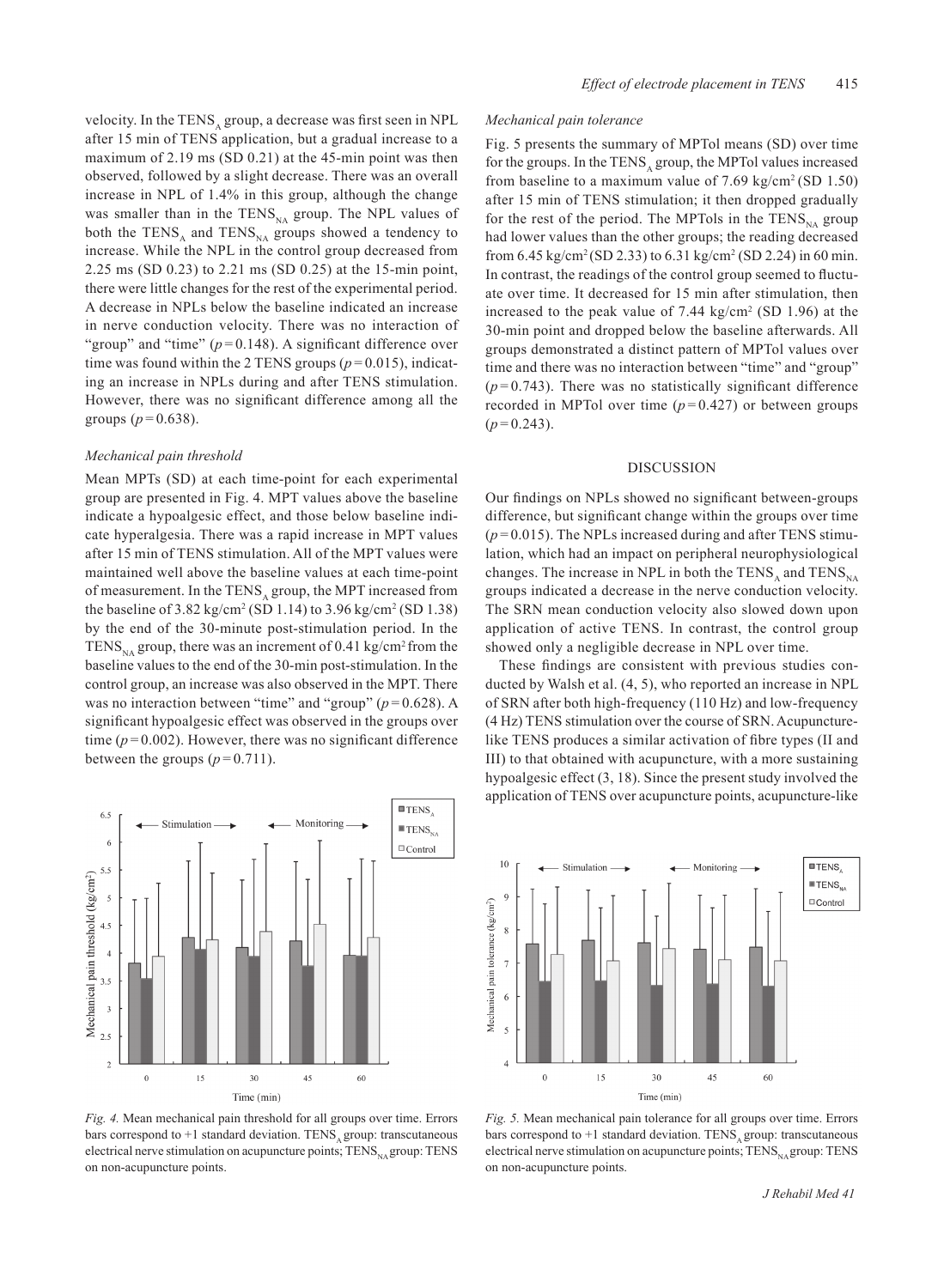TENS with a pulse frequency of 4 Hz, pulse duration of 200 μs and high intensity was used. Thus the peripheral neurophysiological effects may at least partly explain the TENS-mediated hypoalgesia. The shift in NPL could be taken as an indication that the A fibre afferents are slowing down to some extent, which induced a peripheral blockade or an alteration in the excitability properties of the nerve (4, 19). It is assumed that when the peripheral conduction slows down, the amount of nociceptive input would be reduced accordingly to produce hypoalgesia (1).

Temperature change over the skin is one of the non-pathological influential factors in nerve conduction studies (20, 21). The change in peripheral neurophysiological responses observed in the present study was not affected, because the skin temperature was well controlled throughout the study period.

In clinical practice, TENS electrodes are usually placed on the painful site or over spinal segments related to the site of pain. The current study is the first to compare the peripheral neurophysiological effects of TENS on acupuncture points with that along the peripheral nerve. The results showed no significant difference between groups, indicating that TENS over acupuncture points offers no additional hypoalgesic effects vs TENS over the skin area supplied by the peripheral nerve. However, we observed an increase in the NPL of the TENS, group over time. This effect may be due to the specific characteristics that occur at acupuncture points. There are at least 10 structures found in the vicinity of the points, including large peripheral nerves, cutaneous nerves, blood vessels and motor points. The major correlation between these points seems to be the presence of nerve, whether they are large nerve bundles or nerve endings (18). The acupuncture points are the loci of types II and III afferent nerve fibres. The stimulation of types II and III fibres can produce a sensation similar to that of acupuncture and gives rise to analgesia (18). Stimulation of acupuncture points by TENS can activate receptors in the peripheral neural tissue and create a concomitant response in the peripheral neurophysiological aspect (22). It also directly activates the large-diameter fibres that carry non-painful information and prevent the transmission of noxious signals (23).

The present study did not show that the choice of electrode placements of TENS produces significant sensory changes in the mechanical pain outcomes (i.e. MPT and MPTol) between groups, but MPT increased significantly within-group over time. Hypoalgesia was found in both active TENS groups. Chesterton and co-workers (3) demonstrated that low-frequency TENS applied over acupuncture points was more effective in producing a rapid onset and long-lasting hypoalgesia than on other sites; they showed that the MPT was significantly elevated in healthy human by segmental TENS, but could only be achieved at extrasegmental sites when TENS was given at high intensity. Attele et al. (24) also supported the efficacy of transcutaneous electrical acupuncture-point stimulation analgesia. In contrast, some studies showed that the application of TENS over peripheral nerve points could induce significant hypoalgesic effects. TENS elevates ipsilateral somatosensory thresholds within the distribution of stimulated median nerve in healthy human participants, which suggests a central segmental involvement (25). Another study on healthy subjects showed that TENS applied on superficial radial nerve distribution significantly increased the heat pain threshold both during and after stimulation for up to 10 min (26). The post-stimulation hypoalgesic effect persisted for at least 30 min. The results in the present study are in agreement with their findings.

This hypoalgesic effect of TENS application may suggest some form of systemic response in line with the descending pain suppression system that is mediated by endogenous opioid (3, 12, 24). Low-frequency TENS stimulation induces the selective release of endorphins in the central nervous system (3), and electroacupuncture triggers the release of peripheral opioids at the inflammatory site (27). This may account for the increase in MPTs in both active TENS groups in this study. Nevertheless, the specific action mechanisms of TENS are still not completely understood.

We did not anticipate an increase in MPT over time in the control group since the subjects did not receive any electrical stimulation. With reference to the demographic data in different groups, there were 9 male subjects in the control groups and only 6 in both TENS groups. More male subjects were found in the control group, which may partly explain for such a between-group difference. Previous studies also reported the gender differences in the pressure pain threshold and tolerance, with females tending to exhibit lower values than males (28, 29). However, the reason behind the increasing trend in the control group remains unclear.

Despite the application of TENS, we observed a trend of hyperalgesia developed over time, even though the betweengroup difference did not reach significance. The observed hyperalgesia could be due to the sensitization of nerve endings by the repeated testing of pain tolerance. This is contradictory to a previous study that reported an increase in tolerance to ice pain after TENS (30). We did not find that TENS influenced MPTol, probably because there are great individual variations in perceived MPTol. Therefore, most of the available studies reported only the effects of TENS on pain thresholds, but seldom on tolerance to pain.

In fact, the variability in experimental pain perception results from factors including gender, psychosocial factors, biological and experimental variables (28, 31, 32). Psychosocial factors include familial influence, expectations, emotions, and an individual's unique learning history (28, 31). Biological variables include hormonal status and cardiovascular reactivity (28, 31). Experimental variables include the type of pain induction method, environmental setting, the experimenter's appearance, the subject's interpretation of the instructions, or familiarity with the test and possible personal biases (31, 32). Anxiety and fear have also been reported to reduce the pain threshold (28). Indeed, previous study also suggested that pain tolerance in particular is known to be influenced more by personality, cultural background, and degree of motivation and co-operation (29).

It is worth bearing in mind that the physiological responses to electrical stimulation in an experimental model of pain may not be directly comparable to those of patients with pain in clinical situations. Thus, future studies should be conducted to